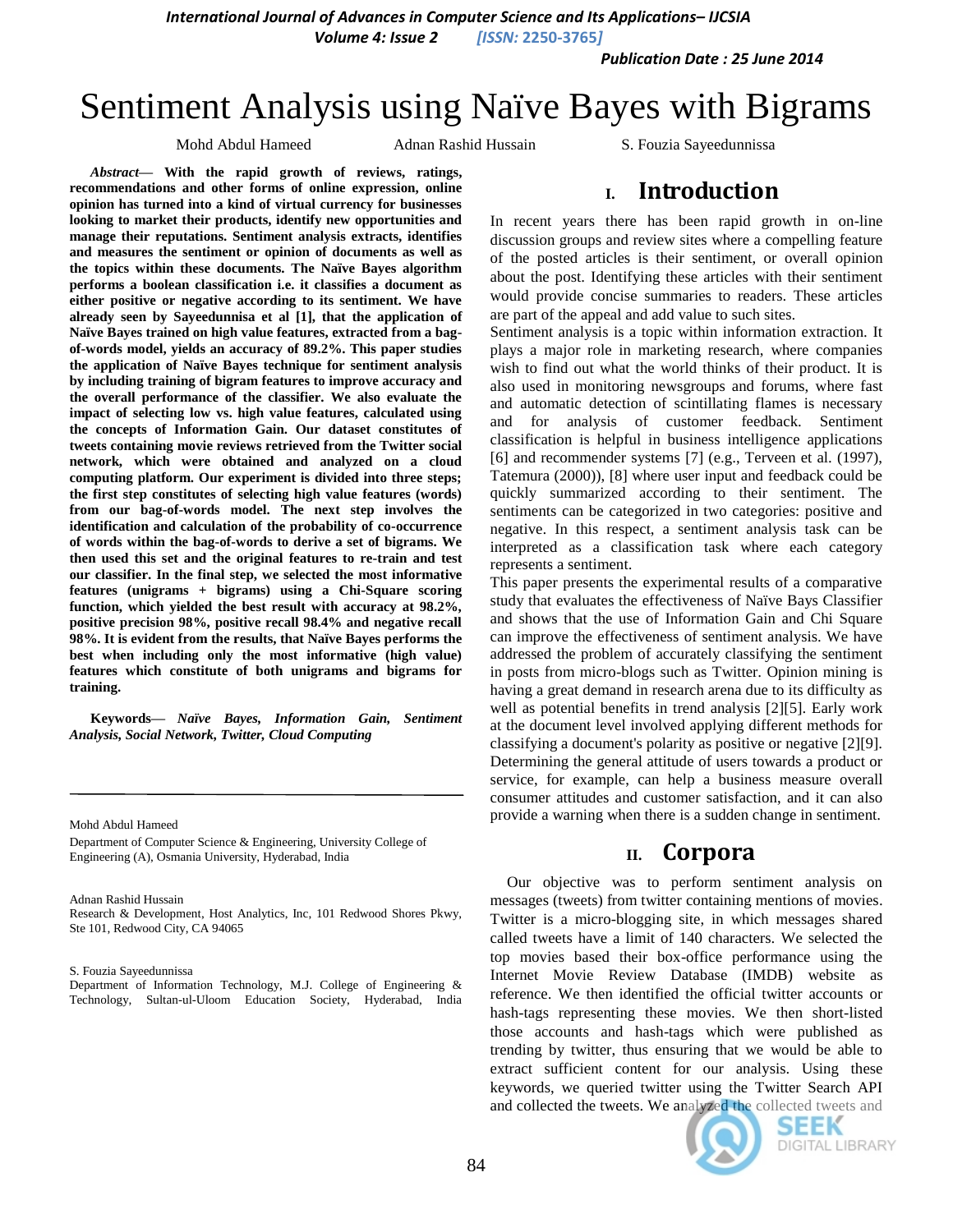*International Journal of Advances in Computer Science and Its Applications– IJCSIA Volume 4: Issue 2 [ISSN:* **2250-3765***]*

prepared a selection/transformation process to prepare the dataset for our experiment.

Our first step was to extract tweets which were in English and discarded the ones which were in foreign languages. Although our experiment was targeted towards tweets in English, the approach can also be used for other languages. We then identified the emotional tone of the tweets (i.e. objective vs. subjective) and discarded the objective tweets. We found that a large portion of the collected tweets were objective in nature such as "Planning to see #inceptionfilm this weekend" and did not convey any sentiment. The remaining tweets were then hand labeled for supervised training, based on the understanding of the English language and using a Thesaurus as a reference. We hand labeled tweets as either "positive" or "negative" using a custom web form of our cloud application. Since we needed to train the model appropriately for both positive and negative tweets, we chose equal amount of tweets for both classes so as to prevent over-training for any one class. Using the above parameters our dataset constituted of 5000 tweets, of which 75% were used for training and 25% were used for testing. Using this corpus we applied the 10-fold cross-validation technique for training the model to achieve the best results. The advantage of this technique over repeated random subsampling is that all observations are used for both training and testing, and each observation is used for validation exactly once.

# **III. Architecture**

The application was developed in Python using Google's Platform-as-a-Service (PaaS) offering called Google App Engine (GAE). We used various services from GAE such as Task Queues, Backends, etc. which aided in the implementation of the sentiment analysis process workflow. As discussed in the corpora section, we prepared a list of keywords for movies which we wanted to collect information for and queried the Twitter Search API.

The resultant tweets were stored as a bag-of-words along with its hand-tagged sentiment class label. We then used conditional frequency to identify the most co-occurring pair of words and converted the unigram features to bigrams. Using this data as baseline, our experiment was conducted by modifying the parameters of the Feature Selection process. Once the appropriate features were selected for training we used a Naïve Bayes algorithm to train a sentiment classification model. This trained model was then used to verify the results on the test dataset and calculate and compare the performance of the model using various metrics such as Accuracy, Precision and Recall





Figure 1. Architecture Diagram

# **IV. Experiment**

In this experiment we use several feature selection techniques and apply the same to the bag-of-words model to achieve higher accuracy, precision and recall. Our intent is to eliminate low information features and thus give the model clarity by removing the noisy data. Since we are dealing with a high volume of data (words), the dimensional space greatly increases causing the available data to be sparse and less useful. Thus we needed to avoid over-fitting and the curse of dimensionality, by decreasing the size of the model which ultimately improves the performance. We have already seen that selecting high information features for training the Naïve Bayes classifier using an Information Gain scoring technique, yields better accuracy, precision and recall [1]. We then proceeded to identify bigram features and also apply our high information feature selection technique to achieve a much higher and profound performing model.

## *A. High Information Bag-of-words*

Feature selection is an important part of the process. The classifier contains hundreds or thousands of features and it needs to identify low information feature and eliminate them. These are features that are common across both sentiment classes and therefore contribute little information to the classification process. Individually they are harmless, but in aggregate low information features can decrease the classifier performance.

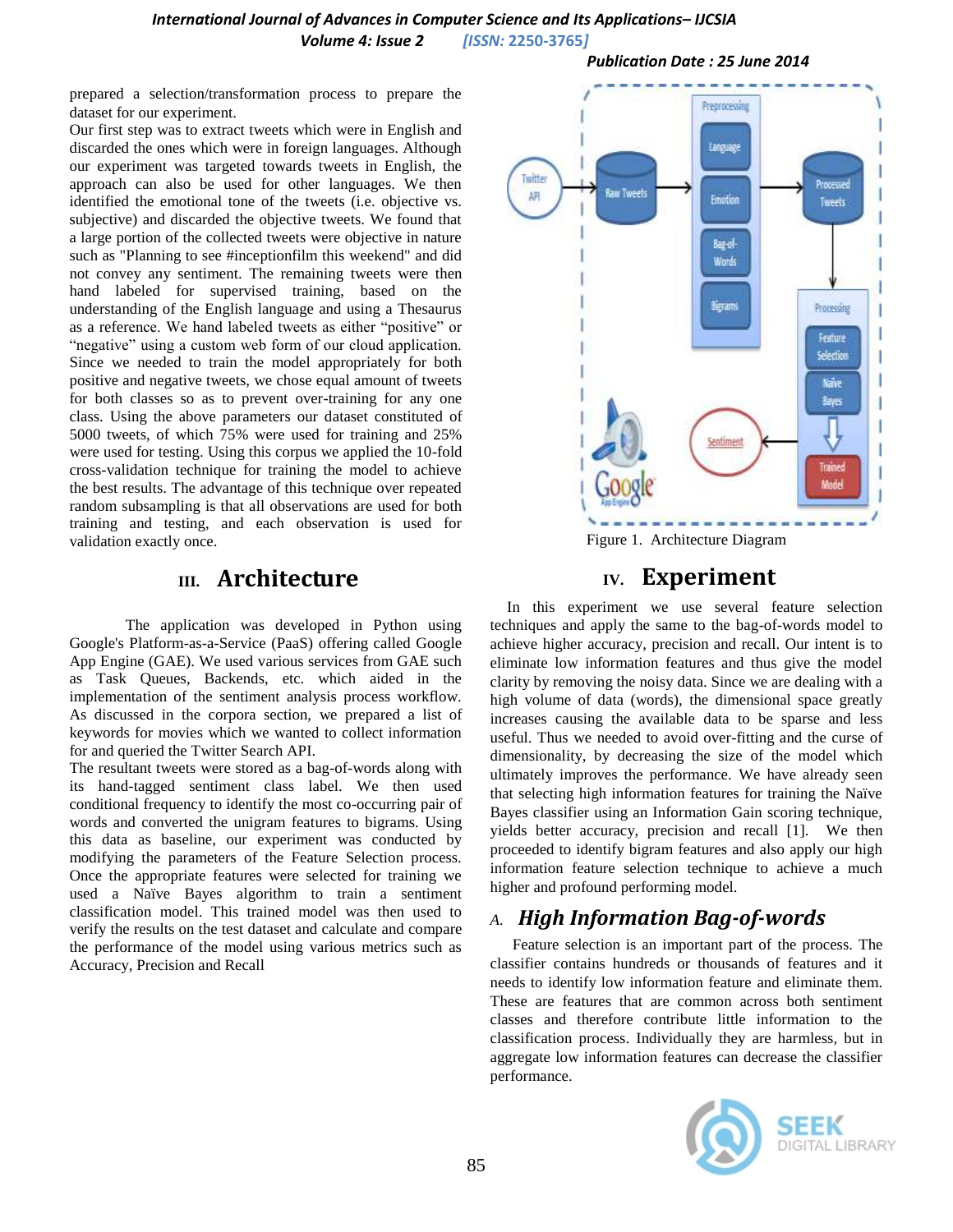#### *Publication Date : 25 June 2014*

To find the highest information features, we need to calculate information gain for each word. One of the best metrics for information gain is chi square. To use it, first we need to calculate a certain statistics for each word: its overall frequency and its frequency within each class. This is done with a Frequency Distribution for overall frequency of words, and a Conditional Frequency Distribution where the conditions are the class labels. Once we have those numbers, we can score words with the Chi Square function, then sort the words by score and select the features which have a minimum score. We then prepare a set of these words, and use it as a reference set for including any words that we train the model with. Now each document (tweet) is classified based on the presence of these high information words. Using this technique, we again trained the Naïve Bayes classifier and following are the test results:

TABLE I. HIGH INFORMATION BAG-OF-WORDS

| Metric                    | Score |
|---------------------------|-------|
| Accuracy                  | 0.892 |
| <b>Positive Precision</b> | 0.837 |
| <b>Positive Recall</b>    | 0.976 |
| <b>Negative Precision</b> | 0.966 |
| <b>Negative Recall</b>    | 0.812 |

These results will be considered as baseline metrics for our further experiments comparison. From the above results, it is evident that the classifier performs better when classifying positive documents compared to the negative documents. One possible reason for this result could be the usage of a combination of words which gets classified incorrectly. Consider an example in which the word "like" gets identified with a positive polarity and even "not like" gets identified as positive. This is fundamentally due to the nature of the bag-ofwords model, which assumes that every word is independent, and the model is never able to learn for the co-occurrence of such words and its implication to the classification process. Thus we proceed to train our model by also including multiple words.

### *B. Bigram Collocations*

We proceeded to identify bigrams by calculating certain statistics. We calculate the frequencies for each word and the conditional frequencies of all combination of words. This is done to ensure that the identified bigram occurs more often than expected and not by chance. We then trained the classifier using the individual words (unigrams) and our extracted bigram features, with the following result:

| Metric                    | Score |
|---------------------------|-------|
| Accuracy                  | 0.746 |
| <b>Positive Precision</b> | 0.669 |
| <b>Positive Recall</b>    | 0.972 |
| <b>Negative Precision</b> | 0.948 |
| <b>Negative Recall</b>    | 0.52  |

As expected by our hypothesis, the positive precision had reduced considerably. As we concluded in our earlier experiment, this was due to the fact that we included all bigrams with our words for training. In the next step of our experiment we proceeded to include only significant bigrams along with our high value words (unigrams).

# *C. High Information Bigrams and Unigrams*

Using the same technique as detailed in our first step of the experiment (6.1), our objective was to prepare a set of the most informative features which could include both bigrams and unigrams. Using these high information features ensures that the accuracy of prediction improves drastically. Using the Information Gain technique, we applied the Chi-Square function or all our features. We then extracted the features which had a minimum score value of 3, sorted them as per their score and prepared a reference set. By including on the training features which were members of the reference set, we then trained our Naïve Bayes classifier and ache vied the following test results:

| HIGH INFORMATION BIGRAMS AND UNIGRAMS<br>TABLE III. |  |
|-----------------------------------------------------|--|
|-----------------------------------------------------|--|

| Metric                    | Score |
|---------------------------|-------|
| Accuracy                  | 0.982 |
| <b>Positive Precision</b> | 0.980 |
| <b>Positive Recall</b>    | 0.984 |
| <b>Negative Precision</b> | 0.983 |
| <b>Negative Recall</b>    | 0.98  |

As shown, there is a considerable increase in all the metrics indicating that the classifier performs the best, when trained using only the most informative bigram and unigram features.



Figure 2. Accuracy vs. Precision vs. Recall

The evaluation metrics used for this experiment are Accuracy, Positive Precision, Positive Recall, Positive & Negative Precision and Negative Recall. These metrics have



SEEK DIGITAL LIBRARY